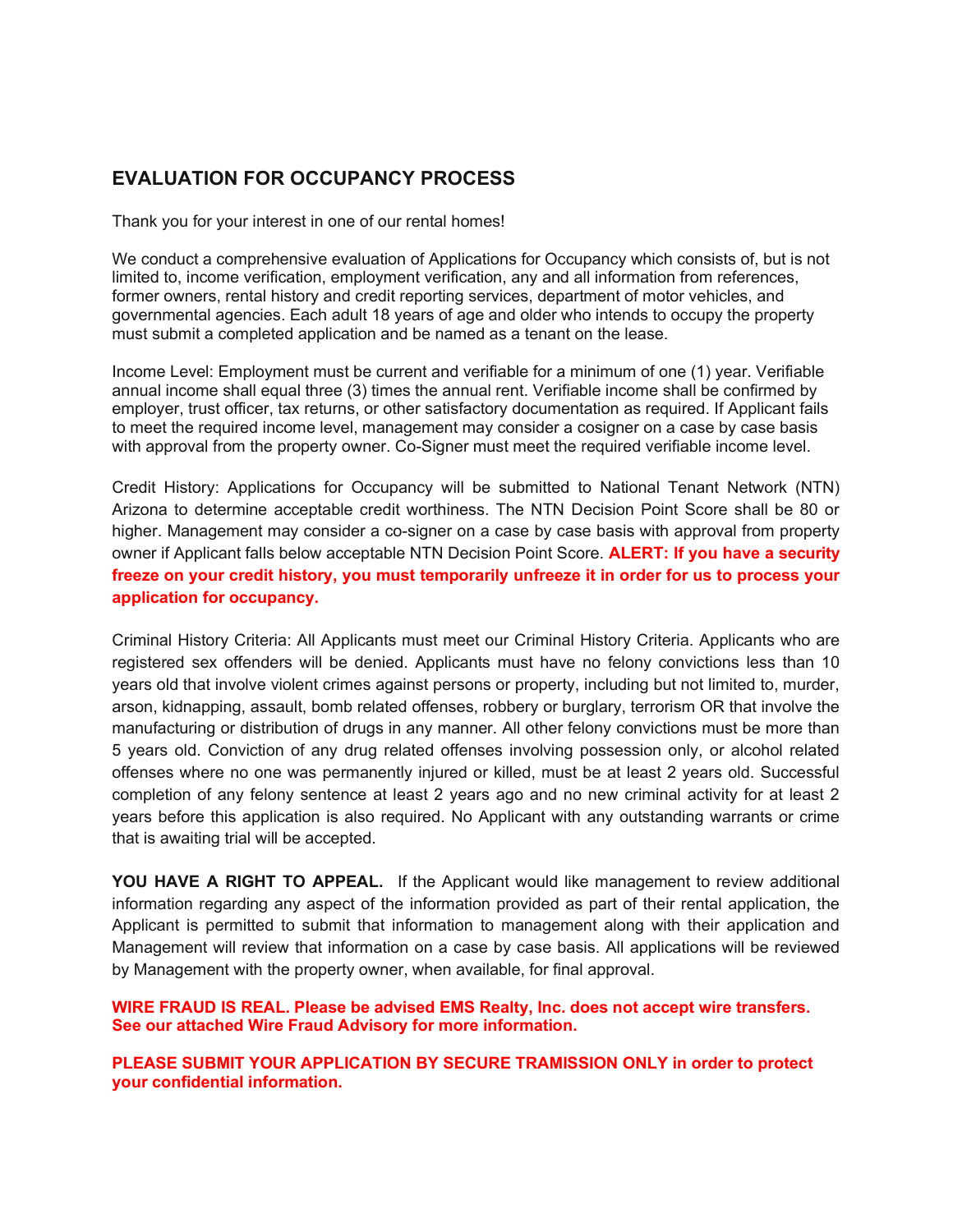# Arizona Association of REALTORS **APPLICATION FOR OCCUPANCY**

**ARIZONA** REAL TORS.

The pre-printed portion of this form has been drafted by the Arizona Association of REALTORS®. Any change in the pre-printed language of this form must be made in a prominent manner. No representations are made as to the legal validity, adequacy and/or effects of any provision, including tax consequences thereof. If you desire legal, tax or other professional advice, please consult your attorney, tax advisor or professional consultant.



1. Address of Rental Property Applying for:

| NAME: __ <del>______________________________</del>                                                                                                                                                                                  |  |                                                                                                                     |  |                        |                                  |      |
|-------------------------------------------------------------------------------------------------------------------------------------------------------------------------------------------------------------------------------------|--|---------------------------------------------------------------------------------------------------------------------|--|------------------------|----------------------------------|------|
| Single Married Separated Divorced (date of decree) _____________________________                                                                                                                                                    |  |                                                                                                                     |  |                        |                                  |      |
|                                                                                                                                                                                                                                     |  |                                                                                                                     |  |                        |                                  |      |
| <b>EMAIL ADDRESS</b>                                                                                                                                                                                                                |  | TELEPHONE                                                                                                           |  |                        |                                  |      |
| SOCIAL SECURITY NUMBER                                                                                                                                                                                                              |  | DATE OF BIRTH                                                                                                       |  |                        |                                  |      |
|                                                                                                                                                                                                                                     |  |                                                                                                                     |  |                        |                                  |      |
| DRIVER'S LICENSE / GOVERNMENT ISSUED ID NUMBER                                                                                                                                                                                      |  | STATE                                                                                                               |  | <b>EXPIRATION DATE</b> |                                  |      |
| DESIRED DATE OF OCCUPANCY                                                                                                                                                                                                           |  | DESIRED LENGTH OF LEASE                                                                                             |  |                        |                                  |      |
| How did you hear about us?                                                                                                                                                                                                          |  |                                                                                                                     |  |                        |                                  |      |
|                                                                                                                                                                                                                                     |  |                                                                                                                     |  |                        |                                  |      |
|                                                                                                                                                                                                                                     |  |                                                                                                                     |  |                        |                                  |      |
| <b>EMPLOYMENT &amp; BANK REFERENCES</b> (Minimum one year verified employment required)                                                                                                                                             |  |                                                                                                                     |  |                        |                                  |      |
|                                                                                                                                                                                                                                     |  |                                                                                                                     |  |                        |                                  |      |
| Address: Zip Code: 21P Code: 21P Code: 21P Code: 21P Code: 21P Code: 21P Code: 21P Code: 21P Code: 21P Code: 21P Code: 21P Code: 21P Code: 21P Code: 21P Code: 21P Code: 21P Code: 21P Code: 21P Code: 21P Code: 21P Code: 21P      |  |                                                                                                                     |  |                        |                                  |      |
|                                                                                                                                                                                                                                     |  |                                                                                                                     |  |                        |                                  |      |
| 14. If you have been with your current employer less than one year, please complete the following:                                                                                                                                  |  |                                                                                                                     |  |                        |                                  |      |
|                                                                                                                                                                                                                                     |  |                                                                                                                     |  |                        |                                  |      |
|                                                                                                                                                                                                                                     |  |                                                                                                                     |  |                        |                                  |      |
|                                                                                                                                                                                                                                     |  |                                                                                                                     |  |                        |                                  |      |
|                                                                                                                                                                                                                                     |  |                                                                                                                     |  |                        |                                  |      |
| Please provide a valid, enlarged copy of your current driver's license or government issued photo ID and your 2 most<br>18. .<br>recent paystubs or proof of income.<br>19. .                                                       |  |                                                                                                                     |  |                        |                                  |      |
|                                                                                                                                                                                                                                     |  |                                                                                                                     |  |                        |                                  |      |
| Telephone: ____________                                                                                                                                                                                                             |  |                                                                                                                     |  |                        |                                  |      |
|                                                                                                                                                                                                                                     |  |                                                                                                                     |  |                        |                                  |      |
|                                                                                                                                                                                                                                     |  |                                                                                                                     |  |                        | (Indicate source & amount)       |      |
| <b>RESIDENCE HISTORY</b> (Minimum one year required)                                                                                                                                                                                |  |                                                                                                                     |  |                        |                                  |      |
|                                                                                                                                                                                                                                     |  |                                                                                                                     |  |                        |                                  |      |
| Current Rent/Mortgage Payment: \$ ____________________________How long?: ___________________________ Own □ Rent                                                                                                                     |  |                                                                                                                     |  |                        |                                  |      |
| Current Address: <u>Campion and Communication</u><br>26.<br>City:                                                                                                                                                                   |  |                                                                                                                     |  |                        |                                  |      |
|                                                                                                                                                                                                                                     |  |                                                                                                                     |  |                        | ZIP Code: ____________________   |      |
| 28. If owned, please provide mortgage company name and address:                                                                                                                                                                     |  |                                                                                                                     |  |                        | Telephone: _____________________ |      |
|                                                                                                                                                                                                                                     |  |                                                                                                                     |  |                        |                                  |      |
|                                                                                                                                                                                                                                     |  |                                                                                                                     |  |                        |                                  |      |
| Address: <u>Address:</u> Address: Address: Address: Address: Address: Address: Address: Address: Address: Address: Address: Address: Address: Address: Address: Address: Address: Address: Address: Address: Address: Address: Addr |  |                                                                                                                     |  |                        |                                  |      |
| If you have been at your current address less than one year, please complete the following:<br>32.                                                                                                                                  |  |                                                                                                                     |  |                        |                                  |      |
|                                                                                                                                                                                                                                     |  |                                                                                                                     |  |                        |                                  |      |
|                                                                                                                                                                                                                                     |  |                                                                                                                     |  |                        |                                  |      |
|                                                                                                                                                                                                                                     |  |                                                                                                                     |  |                        |                                  | >>   |
|                                                                                                                                                                                                                                     |  | Application for Occupancy • February 2013 • Copyright @ 2013 Arizona Association of REALTORS®. All rights reserved. |  |                        |                                  | D SE |

Document: February 2013

Page 1 of 3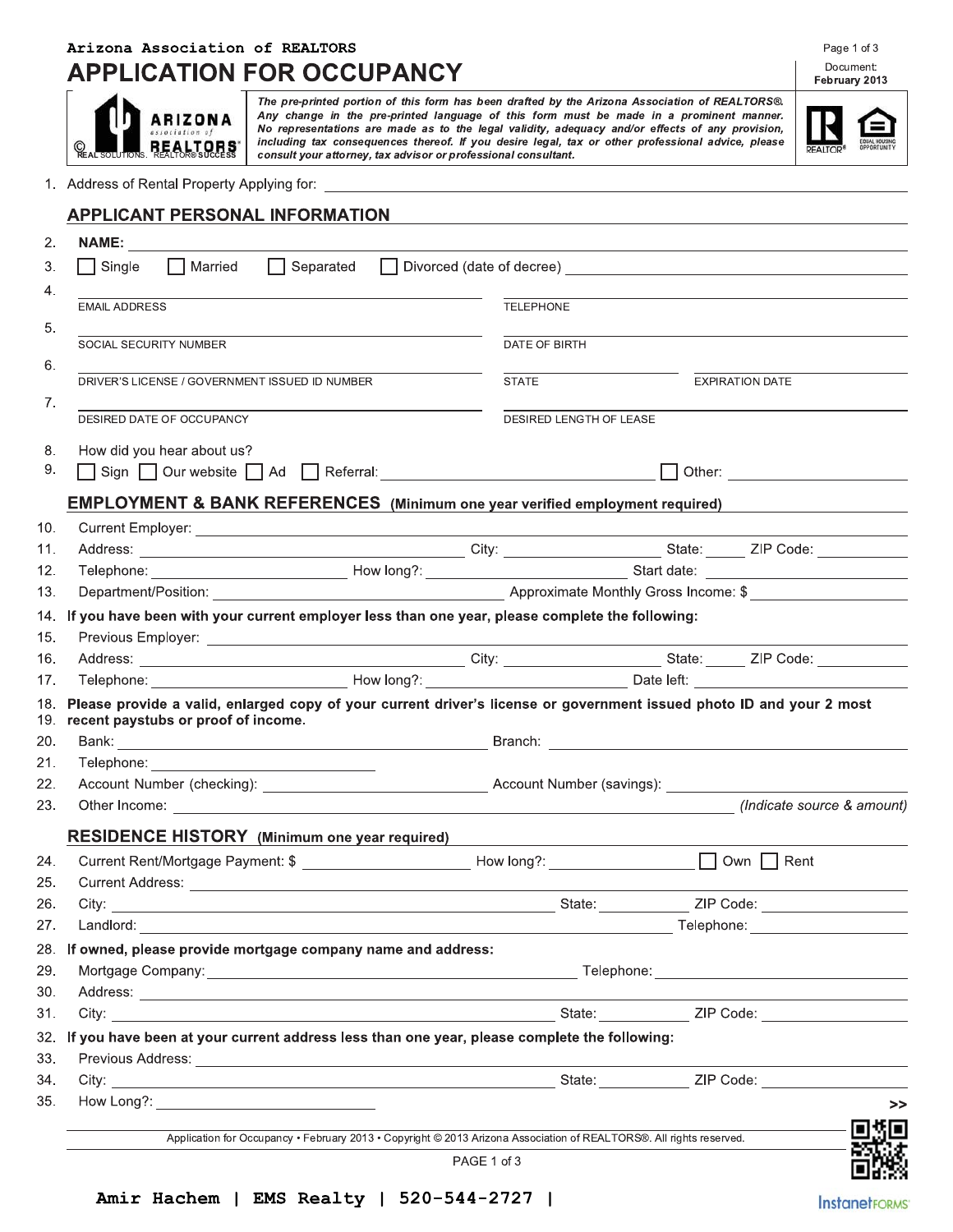|     |  | Application for Occupancy >>                                                                                                                                                                                                   |  |                                                           |                                                                                                                                        |  |  |  |
|-----|--|--------------------------------------------------------------------------------------------------------------------------------------------------------------------------------------------------------------------------------|--|-----------------------------------------------------------|----------------------------------------------------------------------------------------------------------------------------------------|--|--|--|
|     |  | <b>PERSONAL REFERENCES</b>                                                                                                                                                                                                     |  |                                                           |                                                                                                                                        |  |  |  |
| 36. |  | 1. Name: 1. 2008.                                                                                                                                                                                                              |  |                                                           |                                                                                                                                        |  |  |  |
| 37. |  |                                                                                                                                                                                                                                |  |                                                           |                                                                                                                                        |  |  |  |
| 38. |  |                                                                                                                                                                                                                                |  |                                                           |                                                                                                                                        |  |  |  |
| 39. |  |                                                                                                                                                                                                                                |  |                                                           |                                                                                                                                        |  |  |  |
| 40. |  |                                                                                                                                                                                                                                |  |                                                           |                                                                                                                                        |  |  |  |
| 41. |  |                                                                                                                                                                                                                                |  |                                                           |                                                                                                                                        |  |  |  |
|     |  | DEPENDENTS/ADDITIONAL OCCUPANTS                                                                                                                                                                                                |  |                                                           |                                                                                                                                        |  |  |  |
| 42. |  |                                                                                                                                                                                                                                |  |                                                           |                                                                                                                                        |  |  |  |
| 43. |  | List occupants and their birthdates - CREDIT AND CRIMINAL BACKGROUND CHECKS WILL BE RUN ON EACH PERSON 18 & OVER.                                                                                                              |  |                                                           |                                                                                                                                        |  |  |  |
| 44. |  |                                                                                                                                                                                                                                |  | Relationship: _______________________                     | D.O.B.:                                                                                                                                |  |  |  |
| 45. |  |                                                                                                                                                                                                                                |  |                                                           | Relationship: D.O.B.: D.O.B.:                                                                                                          |  |  |  |
| 46. |  |                                                                                                                                                                                                                                |  |                                                           |                                                                                                                                        |  |  |  |
| 47. |  | Name: Name: 2008. The Contract of the Contract of the Contract of the Contract of the Contract of the Contract of the Contract of the Contract of the Contract of the Contract of the Contract of the Contract of the Contract |  |                                                           |                                                                                                                                        |  |  |  |
| 48. |  | Additional occupants, see attached.                                                                                                                                                                                            |  |                                                           |                                                                                                                                        |  |  |  |
| 49. |  |                                                                                                                                                                                                                                |  |                                                           | Person(s) to notify in case of emergency and that you authorize to enter and take possession of your personal property in the event of |  |  |  |
| 50. |  | death, pursuant to A.R.S. §33-1314(F), disability or incarceration:                                                                                                                                                            |  |                                                           |                                                                                                                                        |  |  |  |
| 51. |  |                                                                                                                                                                                                                                |  |                                                           |                                                                                                                                        |  |  |  |
| 52. |  |                                                                                                                                                                                                                                |  |                                                           |                                                                                                                                        |  |  |  |
| 53. |  |                                                                                                                                                                                                                                |  |                                                           |                                                                                                                                        |  |  |  |
|     |  | <b>PETS/SERVICE ANIMALS</b>                                                                                                                                                                                                    |  |                                                           |                                                                                                                                        |  |  |  |
| 54. |  | Will you have pets? Yes No                                                                                                                                                                                                     |  | (assistive and service animals are not considered "pets") |                                                                                                                                        |  |  |  |
| 55. |  | Description of pets (recent photo required):                                                                                                                                                                                   |  |                                                           |                                                                                                                                        |  |  |  |
| 56. |  |                                                                                                                                                                                                                                |  |                                                           | Age: _________________Gender: ______________________Weight: ____________________                                                       |  |  |  |
| 57. |  | Breed: The Communication of the Communication of the Communication of the Communication of the Communication of the Communication of the Communication of the Communication of the Communication of the Communication of the C |  |                                                           | Age: Cender: Weight: Network of Weight:                                                                                                |  |  |  |
|     |  | 58. Will you have an assistive or service animal? Some Yes Sambook (accommodation request required with application)                                                                                                           |  |                                                           |                                                                                                                                        |  |  |  |

## **VEHICLE INFORMATION**

| 59.        |                           | Total Number of Vehicles (including company vehicles):                                                                    |              |                 |               |
|------------|---------------------------|---------------------------------------------------------------------------------------------------------------------------|--------------|-----------------|---------------|
| 60.        | <b>Vehicles:</b>          |                                                                                                                           |              |                 |               |
| 61.        | Make: _______________     | Model: ____________________                                                                                               | Year:        | Color:          | Lic. Plate #: |
| 62.        | Make: __________________  |                                                                                                                           | Year:        | Color:          | Lic. Plate #: |
| 63.        | Make:                     | Model:                                                                                                                    | Year:        | Color:          | Lic. Plate #: |
| 64.<br>65. |                           | Description of any other vehicles (boat, trailer, truck, recreational vehicle, etc.) you would like to keep on property:  |              |                 |               |
| 66.        |                           | Prior written permission separate from this application must be obtained from management.                                 |              |                 |               |
|            |                           | <b>CREDIT AND BACKGROUND HISTORY</b><br>(ANSWER ALL QUESTIONS FOR YOURSELF AND FOR ANYONE WHO WILL OCCUPY THIS RESIDENCE) |              |                 |               |
| 67.        |                           | Have you ever been evicted? $\Box$ Yes $\Box$ No                                                                          |              |                 |               |
| 68.        |                           | Has a notice of eviction ever been filed against you? $\Box$ Yes $\Box$ No                                                | If so, when: |                 |               |
| 69.        |                           | Have you ever declared bankruptcy? $\Box$ Yes $\Box$ No If so, when:                                                      |              | Discharge Date: |               |
| 70.        |                           | Have you had two or more late rental payments in the past year?                                                           | Yes          | No              |               |
| 71.        |                           | Have you ever willfully or intentionally refused to pay rent when due?                                                    | Yes          | No.             |               |
| 72.        |                           | Do you currently owe any monies to an apartment community or landlord?                                                    | Yes          | <b>No</b>       |               |
| 73.        | Do you use illegal drugs? |                                                                                                                           | Yes          | <b>No</b>       |               |
| 74.        |                           | Have you ever engaged in the distribution or sale of illegal drugs?                                                       | Yes          | No.             |               |
| 75.        |                           | Have you ever been convicted, arrested or charged with any crime?                                                         | Yes          | No              |               |
| 76.        |                           | Please give detailed explanation(s), date(s), and names for any question answered 'Yes' above:                            |              |                 |               |
| 77.        |                           |                                                                                                                           |              |                 |               |
| 78.        |                           |                                                                                                                           |              |                 |               |
| 79.        |                           | Do you have any outstanding warrants or anticipate any warrants for arrest? $\Box$                                        | Yes          | <b>No</b>       |               |
|            |                           | Application for Occupancy • February 2013 • Copyright © 2013 Arizona Association of REALTORS®. All rights reserved.       |              |                 | ngr           |



PAGE 2 of 3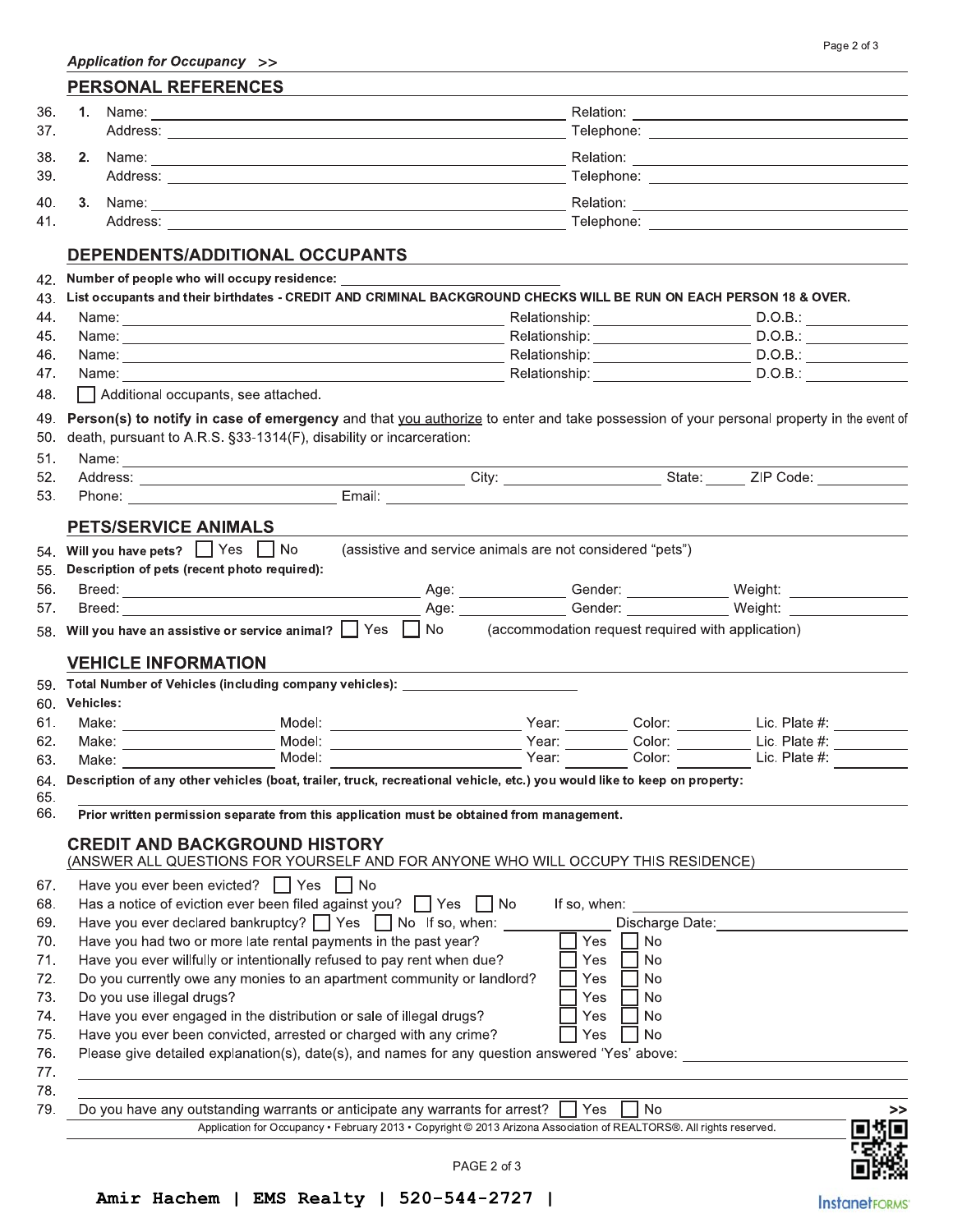#### **ADDITIONAL INFORMATION**

| 80. Have you or anyone in your household had, or do you presently have, bed bugs or other pest issues? T Yes T No |  |
|-------------------------------------------------------------------------------------------------------------------|--|
| 81. If yes, please explain:                                                                                       |  |

- 82. Please give any information that might help evaluate this application:
- 83.
- 84.
- 85.

#### **DEPOSIT TO HOLD AGREEMENT**

- 86. In consideration of management holding this property for me, I agree to pay:
- 87. Earnest/holding deposit of a minimum of \$ and 88. A non-refundable application fee of \$ 55.00 per person over 18 in CERTIFIED FUNDS ONLY\*
- 89. \*Additional fees will apply for non-U.S. residents and will vary according to current rates. IF YOU ARE A NON-US RESIDENT, PLEASE
- CALL FOR CORRECT APPLICATION FEE AMOUNT BEFORE APPLYING. Non-resident application fee 90.
- 91. The earnest/holding deposit is refundable if my application is not approved (14-day delay required for bank clearance of check). If my
- 92. Application is approved, the earnest/holding deposit is credited to the required move-in costs. IF APPLICANT SHOULD WITHDRAW 93. THIS APPLICATION WITHIN 7 DAYS AFTER WRITTEN NOTIFICATION OF ACCEPTANCE, a minimum of \$
- 94. of the earnest/holding deposit WILL BE RETAINED in addition to the non-refundable application fee. IF AFTER 7 DAYS OF
- NOTIFICATION OF ACCEPTANCE, APPLICANT WITHDRAWS OR FAILS TO EXECUTE LEASE AGREEMENT, ALL EARNEST/ 95.
- 96. HOLDING DEPOSIT MONIES WILL BE FORFEITED. UNDER NO CONDITIONS WILL APPLICATION FEE BE REFUNDED.

\$

- 97. Total deposits/fees submitted with application
- 98. I hereby authorize and instruct Owner/Broker/Property Manager to investigate the information supplied by me and to conduct inquiries 99. concerning my income, credit and character for the purpose of verifying and qualifying for this rental and any renewals thereof. I further 100. authorize the release of any and all information available from any reference, former owners, and credit reporting services, department of 101. motor vehicles, and governmental agencies. I hereby release and hold harmless all parties from liability for any damages that may result
- 102. from furnishing this information to its owners, its agents and others. NOTE: Copy of actual credit report will not be provided to applicant
- $103.$ by Owner/Broker/Property Manager.
- 104. Applicant acknowledges that Owner/Broker/Property Manager may not be able to complete a comprehensive evaluation of this 105. information prior to move-in. Owner/Broker/Property Manager reserves the right to verify application information after move-in and may 106. convert the proposed Lease Agreement to a month-to-month term or declare the lease irreparably breached and seek immediate eviction 107. If false or misleading information is contained in this Application. Applicant agrees to the terms of this Deposit to Hold Agreement. This 108. application is preliminary only and does not obligate owner or owner's representatives to execute a lease or deliver possession of the 109. proposed Property. Owner/Broker/Property Manager comply with federal, state and local fair housing laws and regulations.

#### 110. Unless otherwise agreed, I understand that the Brokerage, its Broker, its Agents, and employees are agents of and 111. represent the Owner in leasing this property.

112.

#### (Applicant's Initials Required)

**APPI ICANT** 

- 113. By signing below, I acknowledge and accept the qualifying criteria and policies of the Owner/Broker/Property Manager by which my 114. application will be approved.
- 115. This application must be signed by applicant.
- 116.
- **APPLICANT SIGNATURE**

MO/DA/YR

### 117. FALSIFYING INFORMATION ON THIS APPLICATION IS GROUNDS FOR REJECTION.

#### FOR OFFICE USE ONLY

| 118.             | Agent Name:                      |                                                               |     |     |
|------------------|----------------------------------|---------------------------------------------------------------|-----|-----|
| 119.             | $Co-Broke?$ $\Box$ Yes $\Box$ No | Exclusive? $\Box$ Yes $\Box$ No                               |     |     |
| 120.             | Referred by:                     |                                                               | At: |     |
| $121.$<br>$122.$ | ACCEPTED<br>$\Box$ REJECTED      | Date of Written Notification:<br>Date Denial Letter Was Sent: |     |     |
| 123.<br>124.     | NOTES:                           |                                                               |     |     |
|                  |                                  |                                                               |     | ara |

Application for Occupancy • February 2013 • Copyright @ 2013 Arizona Association of REALTORS®. All rights reserved.

PAGE 3 of 3